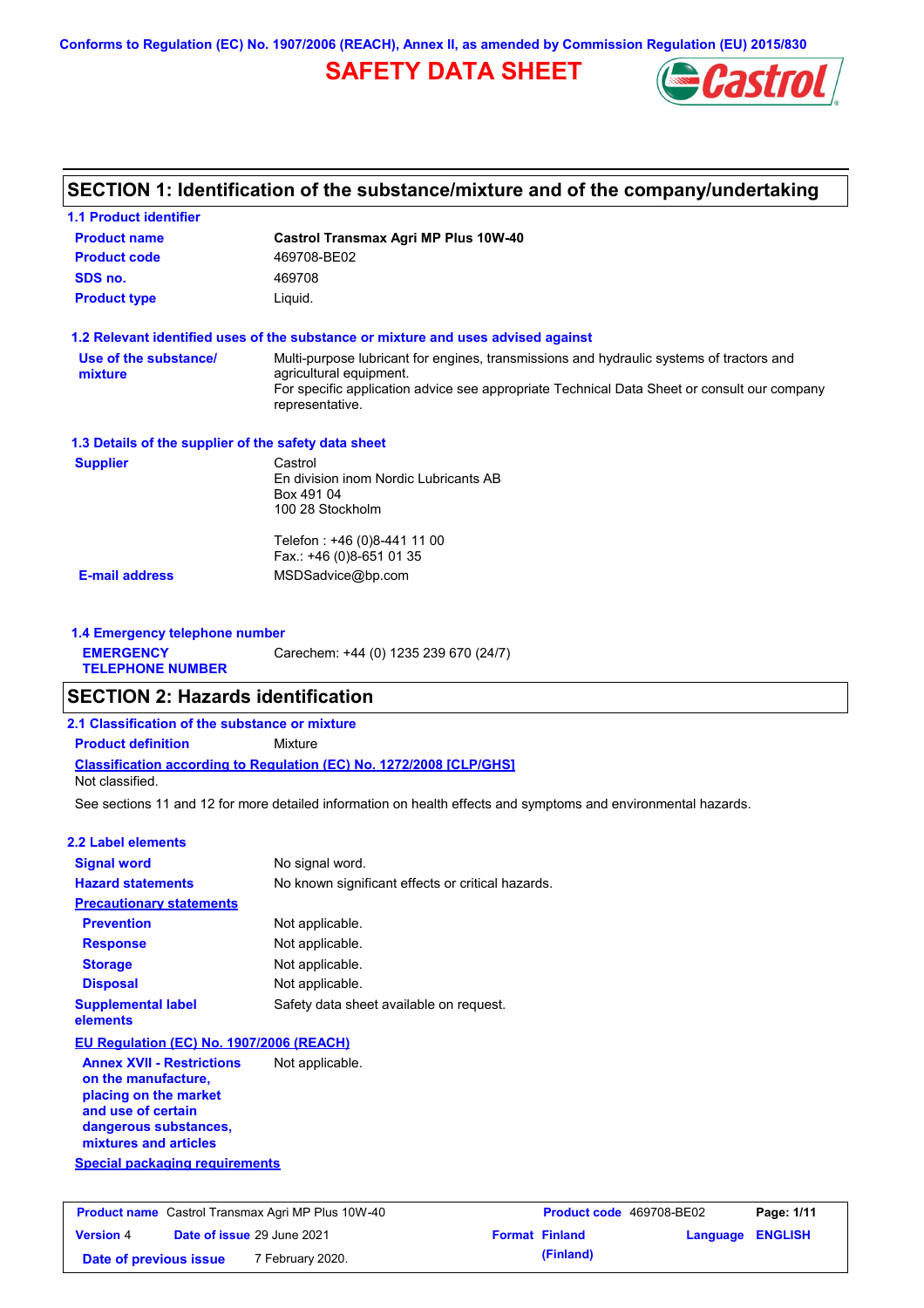# **SECTION 2: Hazards identification**

| <b>Containers to be fitted</b><br>with child-resistant<br>fastenings                                              | Not applicable.                                                                                                                                                                                                                                                                                                                                                                                                                                                                                                                                                                                                                               |
|-------------------------------------------------------------------------------------------------------------------|-----------------------------------------------------------------------------------------------------------------------------------------------------------------------------------------------------------------------------------------------------------------------------------------------------------------------------------------------------------------------------------------------------------------------------------------------------------------------------------------------------------------------------------------------------------------------------------------------------------------------------------------------|
| <b>Tactile warning of danger</b>                                                                                  | Not applicable.                                                                                                                                                                                                                                                                                                                                                                                                                                                                                                                                                                                                                               |
| 2.3 Other hazards                                                                                                 |                                                                                                                                                                                                                                                                                                                                                                                                                                                                                                                                                                                                                                               |
| <b>Results of PBT and vPvB</b><br>assessment                                                                      | Product does not meet the criteria for PBT or vPvB according to Regulation (EC) No. 1907/2006,<br>Annex XIII                                                                                                                                                                                                                                                                                                                                                                                                                                                                                                                                  |
| <b>Product meets the criteria</b><br>for PBT or vPvB according<br>to Regulation (EC) No.<br>1907/2006, Annex XIII | This mixture does not contain any substances that are assessed to be a PBT or a vPvB.                                                                                                                                                                                                                                                                                                                                                                                                                                                                                                                                                         |
| Other hazards which do<br>not result in classification                                                            | Defatting to the skin.<br><b>USED ENGINE OILS</b><br>Used engine oil may contain hazardous components which have the potential to cause skin<br>cancer.<br>See Toxicological Information, section 11 of this Safety Data Sheet.<br>Note: High Pressure Applications<br>Injections through the skin resulting from contact with the product at high pressure constitute a<br>major medical emergency.<br>See 'Notes to physician' under First-Aid Measures, Section 4 of this Safety Data Sheet.<br>Experimental data on one or more of the components has been used to determine all or part of<br>the hazard classification of this product. |

### **SECTION 3: Composition/information on ingredients**

**3.2 Mixtures Product definition**

**Mixture** 

Highly refined base oil (IP 346 DMSO extract < 3%). Proprietary performance additives.

| <b>Product/ingredient</b><br>name                                                                   | <b>Identifiers</b>                                                                             | $\frac{9}{6}$ | <b>Regulation (EC) No.</b><br>1272/2008 [CLP]                      | <b>Type</b> |
|-----------------------------------------------------------------------------------------------------|------------------------------------------------------------------------------------------------|---------------|--------------------------------------------------------------------|-------------|
| Distillates (petroleum), hydrotreated<br>heavy paraffinic                                           | REACH #: 01-2119484627-25<br>EC: 265-157-1<br>CAS: 64742-54-7<br>Index: 649-467-00-8           | $≥50 - ≤75$   | Not classified.                                                    | $[2]$       |
| Distillates (petroleum), hydrotreated<br>heavy paraffinic                                           | REACH #: 01-2119484627-25 ≥10 - ≤25<br>EC: 265-157-1<br>CAS: 64742-54-7<br>Index: 649-467-00-8 |               | Asp. Tox. 1, H304                                                  | [1] [2]     |
| Distillates (petroleum), solvent-<br>dewaxed heavy paraffinic                                       | REACH #: 01-2119471299-27 ≤5<br>EC: 265-169-7<br>CAS: 64742-65-0<br>Index: 649-474-00-6        |               | Not classified.                                                    | $[2]$       |
| Distillates (petroleum), solvent-<br>dewaxed heavy paraffinic                                       | REACH #: 01-2119471299-27 ≤3<br>EC: 265-169-7<br>CAS: 64742-65-0<br>Index: 649-474-00-6        |               | Asp. Tox. 1, H304                                                  | [1] [2]     |
| Phosphorodithioic acid, mixed O,O-bis<br>(2-ethylhexyl and iso-Bu and iso-Pr)<br>esters, zinc salts | REACH #: 01-2119521201-61<br>EC: 288-917-4<br>CAS: 85940-28-9                                  | -≤3           | Skin Irrit. 2, H315<br>Eye Dam. 1, H318<br>Aquatic Chronic 2, H411 | $[1]$       |

**See Section 16 for the full text of the H statements declared above.**

#### **Type**

[1] Substance classified with a health or environmental hazard

[2] Substance with a workplace exposure limit

[3] Substance meets the criteria for PBT according to Regulation (EC) No. 1907/2006, Annex XIII

[4] Substance meets the criteria for vPvB according to Regulation (EC) No. 1907/2006, Annex XIII

[5] Substance of equivalent concern

[6] Additional disclosure due to company policy

Occupational exposure limits, if available, are listed in Section 8.

| <b>Product name</b> Castrol Transmax Agri MP Plus 10W-40 |  |                            | <b>Product code</b> 469708-BE02 |                       | Page: 2/11              |  |
|----------------------------------------------------------|--|----------------------------|---------------------------------|-----------------------|-------------------------|--|
| <b>Version 4</b>                                         |  | Date of issue 29 June 2021 |                                 | <b>Format Finland</b> | <b>Language ENGLISH</b> |  |
| Date of previous issue                                   |  | 7 February 2020.           |                                 | (Finland)             |                         |  |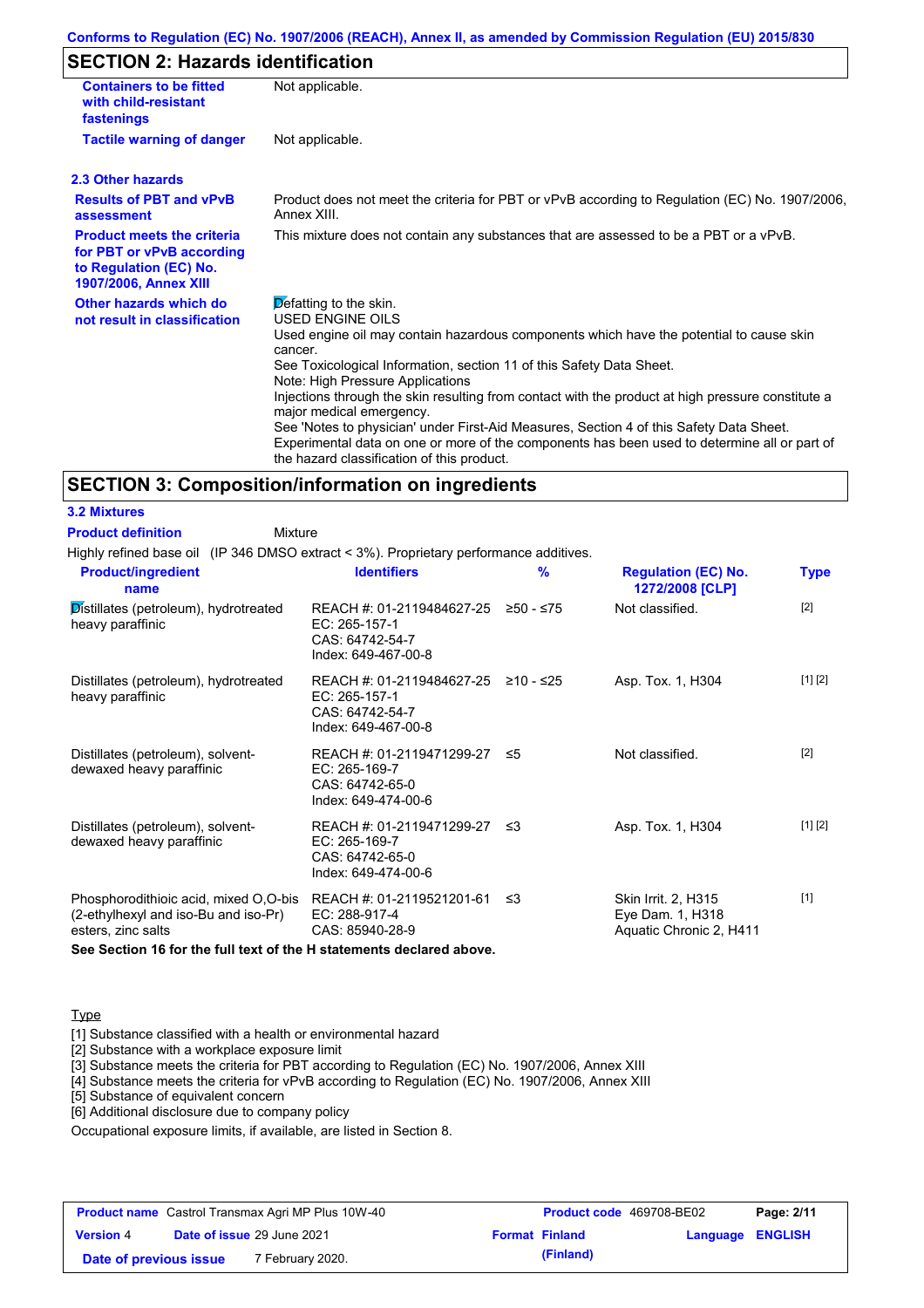### **SECTION 4: First aid measures**

#### Do not induce vomiting unless directed to do so by medical personnel. Get medical attention if symptoms occur. In case of contact, immediately flush eyes with plenty of water for at least 15 minutes. Eyelids should be held away from the eyeball to ensure thorough rinsing. Check for and remove any contact lenses. Get medical attention. **4.1 Description of first aid measures** If inhaled, remove to fresh air. Get medical attention if symptoms occur. **Ingestion Inhalation Eye contact Protection of first-aiders** No action shall be taken involving any personal risk or without suitable training. It may be dangerous to the person providing aid to give mouth-to-mouth resuscitation. **Skin contact** Wash skin thoroughly with soap and water or use recognised skin cleanser. Remove contaminated clothing and shoes. Wash clothing before reuse. Clean shoes thoroughly before reuse. Get medical attention if irritation develops.

#### **4.2 Most important symptoms and effects, both acute and delayed**

See Section 11 for more detailed information on health effects and symptoms.

| <b>Potential acute health effects</b> |                                                                                                                   |
|---------------------------------------|-------------------------------------------------------------------------------------------------------------------|
| <b>Inhalation</b>                     | Vapour inhalation under ambient conditions is not normally a problem due to low vapour<br>pressure.               |
| <b>Ingestion</b>                      | No known significant effects or critical hazards.                                                                 |
| <b>Skin contact</b>                   | Defatting to the skin. May cause skin dryness and irritation.                                                     |
| <b>Eye contact</b>                    | Not classified as an eye irritant. Based on data available for this or related materials.                         |
|                                       | Delayed and immediate effects as well as chronic effects from short and long-term exposure                        |
| <b>Inhalation</b>                     | Overexposure to the inhalation of airborne droplets or aerosols may cause irritation of the<br>respiratory tract. |
| <b>Ingestion</b>                      | Ingestion of large quantities may cause nausea and diarrhoea.                                                     |
| <b>Skin contact</b>                   | Prolonged or repeated contact can defat the skin and lead to irritation and/or dermatitis.                        |
| Eye contact                           | Potential risk of transient stinging or redness if accidental eye contact occurs.                                 |
|                                       | 4.3 Indication of any immediate medical attention and special treatment needed                                    |
| Notes to physician                    | Treatment should in general he symptomatic and directed to relieving any effects                                  |

| <b>Notes to physician</b> | Treatment should in general be symptomatic and directed to relieving any effects.                 |
|---------------------------|---------------------------------------------------------------------------------------------------|
|                           | Note: High Pressure Applications                                                                  |
|                           | Injections through the skin resulting from contact with the product at high pressure constitute a |
|                           | major medical emergency. Injuries may not appear serious at first but within a few hours tissue   |
|                           | becomes swollen, discoloured and extremely painful with extensive subcutaneous necrosis.          |
|                           | Surgical exploration should be undertaken without delay. Thorough and extensive debridement       |
|                           | of the wound and underlying tissue is necessary to minimise tissue loss and prevent or limit      |
|                           | permanent damage. Note that high pressure may force the product considerable distances            |
|                           | along tissue planes.                                                                              |

### **SECTION 5: Firefighting measures**

| 5.1 Extinguishing media                                                                                                    |                                                                                                                                                                                                                                                                                                                                                                   |  |
|----------------------------------------------------------------------------------------------------------------------------|-------------------------------------------------------------------------------------------------------------------------------------------------------------------------------------------------------------------------------------------------------------------------------------------------------------------------------------------------------------------|--|
| In case of fire, use foam, dry chemical or carbon dioxide extinguisher or spray.<br><b>Suitable extinguishing</b><br>media |                                                                                                                                                                                                                                                                                                                                                                   |  |
| <b>Unsuitable extinguishing</b><br>media                                                                                   | Do not use water jet. The use of a water jet may cause the fire to spread by splashing the<br>burning product.                                                                                                                                                                                                                                                    |  |
| 5.2 Special hazards arising from the substance or mixture                                                                  |                                                                                                                                                                                                                                                                                                                                                                   |  |
| <b>Hazards from the</b><br>substance or mixture                                                                            | In a fire or if heated, a pressure increase will occur and the container may burst.                                                                                                                                                                                                                                                                               |  |
| <b>Hazardous combustion</b><br>products                                                                                    | Combustion products may include the following:<br>carbon oxides (CO, CO <sub>2</sub> ) (carbon monoxide, carbon dioxide)                                                                                                                                                                                                                                          |  |
| 5.3 Advice for firefighters                                                                                                |                                                                                                                                                                                                                                                                                                                                                                   |  |
| <b>Special precautions for</b><br>fire-fighters                                                                            | No action shall be taken involving any personal risk or without suitable training. Promptly<br>isolate the scene by removing all persons from the vicinity of the incident if there is a fire.                                                                                                                                                                    |  |
| <b>Special protective</b><br>equipment for fire-fighters                                                                   | Fire-fighters should wear appropriate protective equipment and self-contained breathing<br>apparatus (SCBA) with a full face-piece operated in positive pressure mode. Clothing for fire-<br>fighters (including helmets, protective boots and gloves) conforming to European standard EN<br>469 will provide a basic level of protection for chemical incidents. |  |

| <b>Product name</b> Castrol Transmax Agri MP Plus 10W-40 |  |                             | <b>Product code</b> 469708-BE02 |                       | Page: 3/11       |  |
|----------------------------------------------------------|--|-----------------------------|---------------------------------|-----------------------|------------------|--|
| <b>Version 4</b>                                         |  | Date of issue 29 June 2021  |                                 | <b>Format Finland</b> | Language ENGLISH |  |
| Date of previous issue                                   |  | <sup>7</sup> February 2020. |                                 | (Finland)             |                  |  |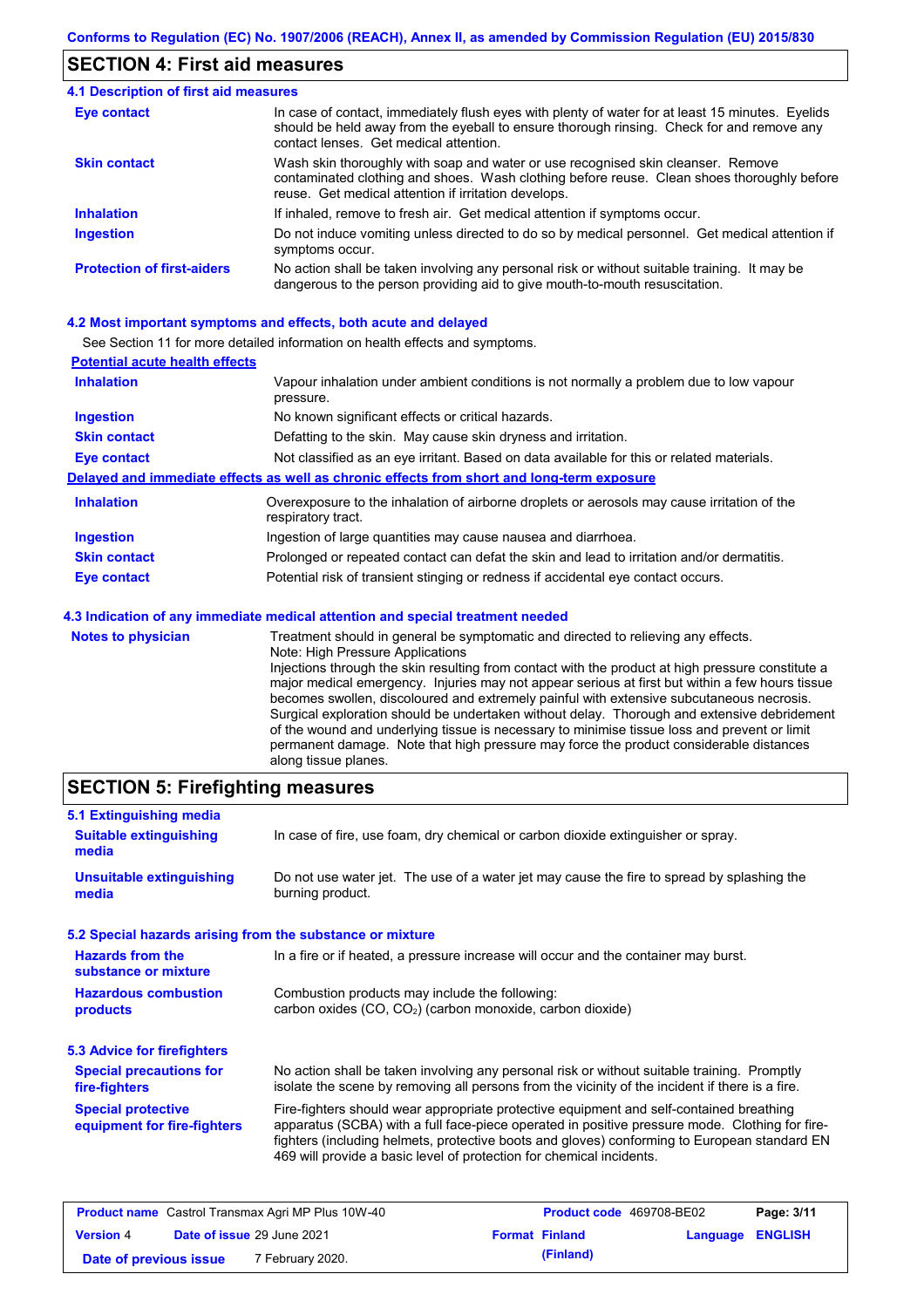# **SECTION 6: Accidental release measures**

|                                                          | 6.1 Personal precautions, protective equipment and emergency procedures                                                                                                                                                                                                                                                                                                                        |  |  |  |  |
|----------------------------------------------------------|------------------------------------------------------------------------------------------------------------------------------------------------------------------------------------------------------------------------------------------------------------------------------------------------------------------------------------------------------------------------------------------------|--|--|--|--|
| For non-emergency<br>personnel                           | No action shall be taken involving any personal risk or without suitable training. Evacuate<br>surrounding areas. Keep unnecessary and unprotected personnel from entering. Do not touch<br>or walk through spilt material. Floors may be slippery; use care to avoid falling. Put on<br>appropriate personal protective equipment.                                                            |  |  |  |  |
| For emergency responders                                 | Entry into a confined space or poorly ventilated area contaminated with vapour, mist or fume is<br>extremely hazardous without the correct respiratory protective equipment and a safe system of<br>work. Wear self-contained breathing apparatus. Wear a suitable chemical protective suit.<br>Chemical resistant boots. See also the information in "For non-emergency personnel".           |  |  |  |  |
| <b>6.2 Environmental</b><br>precautions                  | Avoid dispersal of spilt material and runoff and contact with soil, waterways, drains and sewers.<br>Inform the relevant authorities if the product has caused environmental pollution (sewers,<br>waterways, soil or air).                                                                                                                                                                    |  |  |  |  |
| 6.3 Methods and material for containment and cleaning up |                                                                                                                                                                                                                                                                                                                                                                                                |  |  |  |  |
| <b>Small spill</b>                                       | Stop leak if without risk. Move containers from spill area. Absorb with an inert material and<br>place in an appropriate waste disposal container. Dispose of via a licensed waste disposal<br>contractor.                                                                                                                                                                                     |  |  |  |  |
| <b>Large spill</b>                                       | Stop leak if without risk. Move containers from spill area. Prevent entry into sewers, water<br>courses, basements or confined areas. Contain and collect spillage with non-combustible,<br>absorbent material e.g. sand, earth, vermiculite or diatomaceous earth and place in container<br>for disposal according to local regulations. Dispose of via a licensed waste disposal contractor. |  |  |  |  |
| 6.4 Reference to other<br><b>sections</b>                | See Section 1 for emergency contact information.<br>See Section 5 for firefighting measures.<br>See Section 8 for information on appropriate personal protective equipment.<br>See Section 12 for environmental precautions.<br>See Section 13 for additional waste treatment information.                                                                                                     |  |  |  |  |

# **SECTION 7: Handling and storage**

### **7.1 Precautions for safe handling**

| <b>Protective measures</b>                                                           | Put on appropriate personal protective equipment.                                                                                                                                                                                                                                                                                                                                                                                                                                        |
|--------------------------------------------------------------------------------------|------------------------------------------------------------------------------------------------------------------------------------------------------------------------------------------------------------------------------------------------------------------------------------------------------------------------------------------------------------------------------------------------------------------------------------------------------------------------------------------|
| <b>Advice on general</b><br>occupational hygiene                                     | Eating, drinking and smoking should be prohibited in areas where this material is handled,<br>stored and processed. Wash thoroughly after handling. Remove contaminated clothing and<br>protective equipment before entering eating areas. See also Section 8 for additional<br>information on hygiene measures.                                                                                                                                                                         |
| <b>7.2 Conditions for safe</b><br>storage, including any<br><i>incompatibilities</i> | Store in accordance with local requiations. Store in a dry, cool and well-ventilated area, away<br>from incompatible materials (see Section 10). Keep away from heat and direct sunlight. Keep<br>container tightly closed and sealed until ready for use. Containers that have been opened must<br>be carefully resealed and kept upright to prevent leakage. Store and use only in equipment/<br>containers designed for use with this product. Do not store in unlabelled containers. |
| <b>Not suitable</b>                                                                  | Prolonged exposure to elevated temperature.                                                                                                                                                                                                                                                                                                                                                                                                                                              |
| 7.3 Specific end use(s)                                                              |                                                                                                                                                                                                                                                                                                                                                                                                                                                                                          |
| <b>Recommendations</b>                                                               | See section 1.2 and Exposure scenarios in annex, if applicable.                                                                                                                                                                                                                                                                                                                                                                                                                          |

# **SECTION 8: Exposure controls/personal protection**

| <b>Occupational exposure limits</b>                          | No exposure limit value known.<br><b>Exposure limit values</b>                                                                                  |  |  |  |
|--------------------------------------------------------------|-------------------------------------------------------------------------------------------------------------------------------------------------|--|--|--|
| <b>Product/ingredient name</b>                               |                                                                                                                                                 |  |  |  |
| Distillates (petroleum), hydrotreated heavy paraffinic       | Institute of Occupational Health, Ministry of Social Affairs (Finland).<br>TWA: 5 mg/m <sup>3</sup> 8 hours. Issued/Revised: 12/2011 Form: Mist |  |  |  |
| Distillates (petroleum), hydrotreated heavy paraffinic       | Institute of Occupational Health, Ministry of Social Affairs (Finland).<br>TWA: 5 mg/m <sup>3</sup> 8 hours. Issued/Revised: 12/2011 Form: Mist |  |  |  |
| Distillates (petroleum), solvent-dewaxed heavy<br>paraffinic | Institute of Occupational Health, Ministry of Social Affairs (Finland).                                                                         |  |  |  |
|                                                              | TWA: 5 mg/m <sup>3</sup> 8 hours. Issued/Revised: 12/2011 Form: Mist                                                                            |  |  |  |
| Distillates (petroleum), solvent-dewaxed heavy               | Institute of Occupational Health, Ministry of Social Affairs (Finland).                                                                         |  |  |  |
| paraffinic                                                   | TWA: 5 mg/m <sup>3</sup> 8 hours. Issued/Revised: 12/2011 Form: Mist                                                                            |  |  |  |
| <b>Product name</b> Castrol Transmax Agri MP Plus 10W-40     | Product code 469708-BE02<br>Page: 4/11                                                                                                          |  |  |  |
| <b>Version 4</b><br>Date of issue 29 June 2021               | <b>Format Finland</b><br><b>ENGLISH</b><br>Language                                                                                             |  |  |  |
| 7 February 2020.<br>Date of previous issue                   | (Finland)                                                                                                                                       |  |  |  |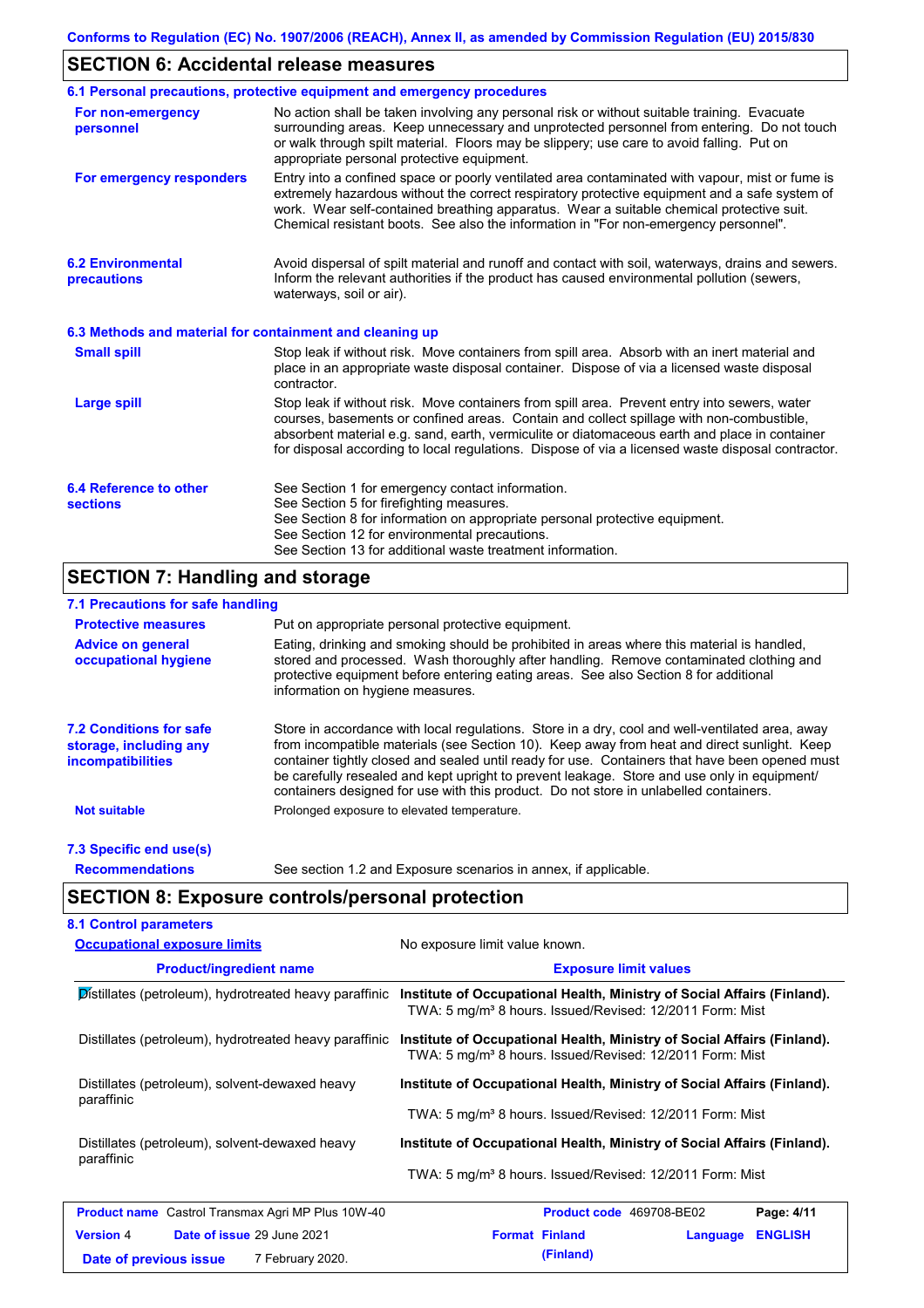# **SECTION 8: Exposure controls/personal protection**

Whilst specific OELs for certain components may be shown in this section, other components may be present in any mist, vapour or dust produced. Therefore, the specific OELs may not be applicable to the product as a whole and are provided for guidance only.

| <b>Recommended monitoring</b><br>procedures              | If this product contains ingredients with exposure limits, personal, workplace atmosphere or<br>biological monitoring may be required to determine the effectiveness of the ventilation or other<br>control measures and/or the necessity to use respiratory protective equipment. Reference<br>should be made to monitoring standards, such as the following: European Standard EN 689<br>(Workplace atmospheres - Guidance for the assessment of exposure by inhalation to chemical<br>agents for comparison with limit values and measurement strategy) European Standard EN<br>14042 (Workplace atmospheres - Guide for the application and use of procedures for the<br>assessment of exposure to chemical and biological agents) European Standard EN 482<br>(Workplace atmospheres - General requirements for the performance of procedures for the<br>measurement of chemical agents) Reference to national guidance documents for methods for<br>the determination of hazardous substances will also be required. |
|----------------------------------------------------------|----------------------------------------------------------------------------------------------------------------------------------------------------------------------------------------------------------------------------------------------------------------------------------------------------------------------------------------------------------------------------------------------------------------------------------------------------------------------------------------------------------------------------------------------------------------------------------------------------------------------------------------------------------------------------------------------------------------------------------------------------------------------------------------------------------------------------------------------------------------------------------------------------------------------------------------------------------------------------------------------------------------------------|
| <b>Derived No Effect Level</b>                           |                                                                                                                                                                                                                                                                                                                                                                                                                                                                                                                                                                                                                                                                                                                                                                                                                                                                                                                                                                                                                            |
| No DNELs/DMELs available.                                |                                                                                                                                                                                                                                                                                                                                                                                                                                                                                                                                                                                                                                                                                                                                                                                                                                                                                                                                                                                                                            |
| <b>Predicted No Effect Concentration</b>                 |                                                                                                                                                                                                                                                                                                                                                                                                                                                                                                                                                                                                                                                                                                                                                                                                                                                                                                                                                                                                                            |
| No PNECs available                                       |                                                                                                                                                                                                                                                                                                                                                                                                                                                                                                                                                                                                                                                                                                                                                                                                                                                                                                                                                                                                                            |
| <b>8.2 Exposure controls</b>                             |                                                                                                                                                                                                                                                                                                                                                                                                                                                                                                                                                                                                                                                                                                                                                                                                                                                                                                                                                                                                                            |
| <b>Appropriate engineering</b><br>controls               | Provide exhaust ventilation or other engineering controls to keep the relevant airborne<br>concentrations below their respective occupational exposure limits.<br>All activities involving chemicals should be assessed for their risks to health, to ensure<br>exposures are adequately controlled. Personal protective equipment should only be considered<br>after other forms of control measures (e.g. engineering controls) have been suitably evaluated.<br>Personal protective equipment should conform to appropriate standards, be suitable for use, be<br>kept in good condition and properly maintained.<br>Your supplier of personal protective equipment should be consulted for advice on selection and<br>appropriate standards. For further information contact your national organisation for standards.<br>The final choice of protective equipment will depend upon a risk assessment. It is important to<br>ensure that all items of personal protective equipment are compatible.                    |
| <b>Individual protection measures</b>                    |                                                                                                                                                                                                                                                                                                                                                                                                                                                                                                                                                                                                                                                                                                                                                                                                                                                                                                                                                                                                                            |
| <b>Hygiene measures</b>                                  | Wash hands, forearms and face thoroughly after handling chemical products, before eating,<br>smoking and using the lavatory and at the end of the working period. Ensure that eyewash<br>stations and safety showers are close to the workstation location.                                                                                                                                                                                                                                                                                                                                                                                                                                                                                                                                                                                                                                                                                                                                                                |
| <b>Respiratory protection</b>                            | In case of insufficient ventilation, wear suitable respiratory equipment.<br>The correct choice of respiratory protection depends upon the chemicals being handled, the<br>conditions of work and use, and the condition of the respiratory equipment. Safety procedures<br>should be developed for each intended application. Respiratory protection equipment should<br>therefore be chosen in consultation with the supplier/manufacturer and with a full assessment<br>of the working conditions.                                                                                                                                                                                                                                                                                                                                                                                                                                                                                                                      |
| <b>Eye/face protection</b>                               | Safety glasses with side shields.                                                                                                                                                                                                                                                                                                                                                                                                                                                                                                                                                                                                                                                                                                                                                                                                                                                                                                                                                                                          |
| <b>Skin protection</b>                                   |                                                                                                                                                                                                                                                                                                                                                                                                                                                                                                                                                                                                                                                                                                                                                                                                                                                                                                                                                                                                                            |
| <b>Hand protection</b>                                   | <b>General Information:</b>                                                                                                                                                                                                                                                                                                                                                                                                                                                                                                                                                                                                                                                                                                                                                                                                                                                                                                                                                                                                |
|                                                          | Because specific work environments and material handling practices vary, safety procedures<br>should be developed for each intended application. The correct choice of protective gloves<br>depends upon the chemicals being handled, and the conditions of work and use. Most gloves<br>provide protection for only a limited time before they must be discarded and replaced (even the<br>best chemically resistant gloves will break down after repeated chemical exposures).                                                                                                                                                                                                                                                                                                                                                                                                                                                                                                                                           |
|                                                          | Gloves should be chosen in consultation with the supplier / manufacturer and taking account of<br>a full assessment of the working conditions.                                                                                                                                                                                                                                                                                                                                                                                                                                                                                                                                                                                                                                                                                                                                                                                                                                                                             |
|                                                          | Recommended: Nitrile gloves.<br><b>Breakthrough time:</b>                                                                                                                                                                                                                                                                                                                                                                                                                                                                                                                                                                                                                                                                                                                                                                                                                                                                                                                                                                  |
|                                                          | Breakthrough time data are generated by glove manufacturers under laboratory test conditions<br>and represent how long a glove can be expected to provide effective permeation resistance. It<br>is important when following breakthrough time recommendations that actual workplace<br>conditions are taken into account. Always consult with your glove supplier for up-to-date<br>technical information on breakthrough times for the recommended glove type.<br>Our recommendations on the selection of gloves are as follows:                                                                                                                                                                                                                                                                                                                                                                                                                                                                                         |
|                                                          | Continuous contact:                                                                                                                                                                                                                                                                                                                                                                                                                                                                                                                                                                                                                                                                                                                                                                                                                                                                                                                                                                                                        |
|                                                          | Gloves with a minimum breakthrough time of 240 minutes, or >480 minutes if suitable gloves                                                                                                                                                                                                                                                                                                                                                                                                                                                                                                                                                                                                                                                                                                                                                                                                                                                                                                                                 |
| <b>Product name</b> Castrol Transmay Agri MP Plus 10W-40 | Product code 469708-RE02<br>Panc: 5/11                                                                                                                                                                                                                                                                                                                                                                                                                                                                                                                                                                                                                                                                                                                                                                                                                                                                                                                                                                                     |

| <b>Product name</b> Castrol Transmax Agri MP Plus 10W-40 |  |                                   | Product code 469708-BE02 |                       | Page: 5/11              |  |
|----------------------------------------------------------|--|-----------------------------------|--------------------------|-----------------------|-------------------------|--|
| <b>Version 4</b>                                         |  | <b>Date of issue 29 June 2021</b> |                          | <b>Format Finland</b> | <b>Language ENGLISH</b> |  |
| Date of previous issue                                   |  | 7 February 2020.                  |                          | (Finland)             |                         |  |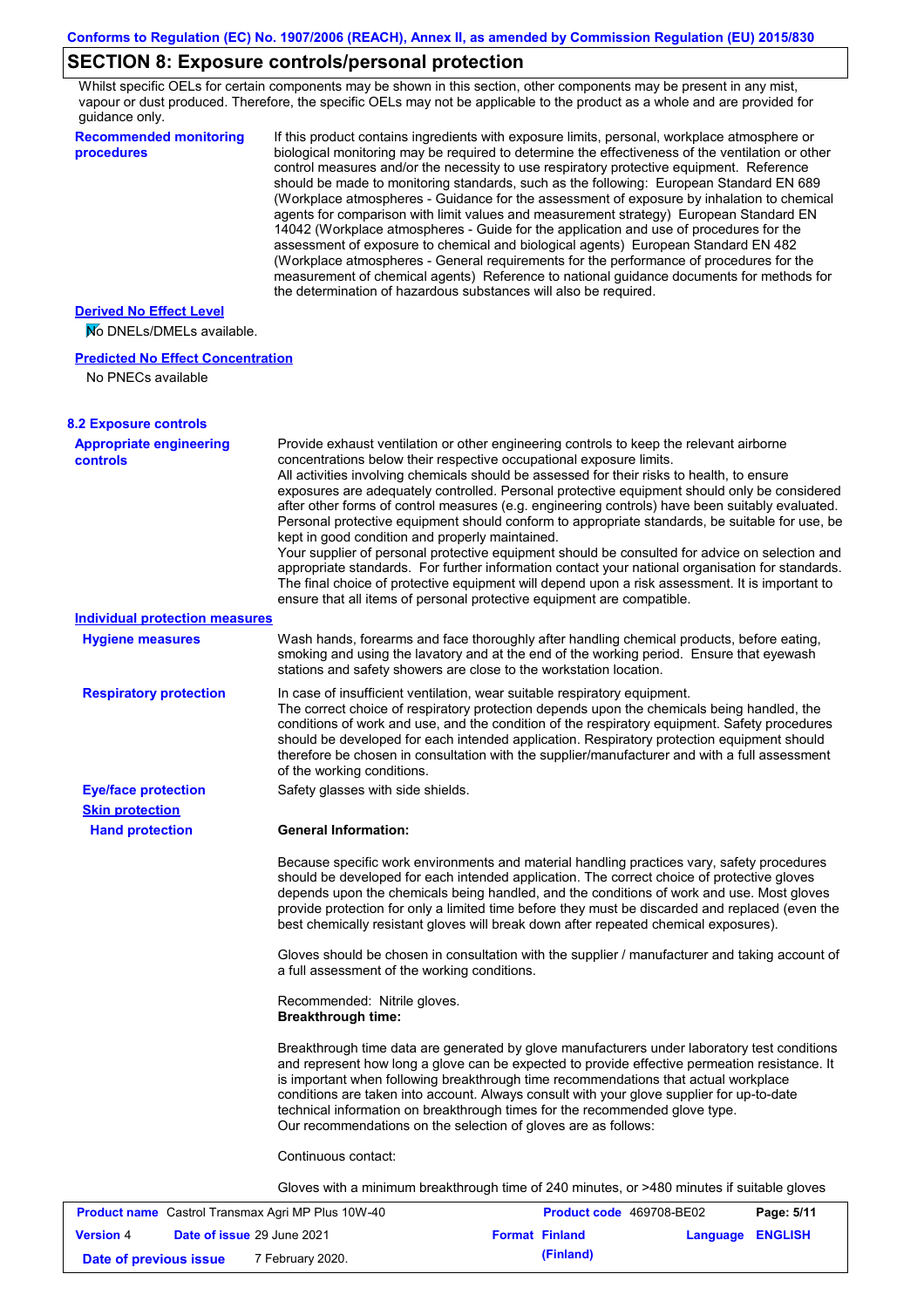# **SECTION 8: Exposure controls/personal protection**

|                                           | can be obtained.<br>If suitable gloves are not available to offer that level of protection, gloves with shorter<br>breakthrough times may be acceptable as long as appropriate glove maintenance and<br>replacement regimes are determined and adhered to.                                                                                                                                                                                                                                                                                                                                                                                                                            |
|-------------------------------------------|---------------------------------------------------------------------------------------------------------------------------------------------------------------------------------------------------------------------------------------------------------------------------------------------------------------------------------------------------------------------------------------------------------------------------------------------------------------------------------------------------------------------------------------------------------------------------------------------------------------------------------------------------------------------------------------|
|                                           | Short-term / splash protection:                                                                                                                                                                                                                                                                                                                                                                                                                                                                                                                                                                                                                                                       |
|                                           | Recommended breakthrough times as above.<br>It is recognised that for short-term, transient exposures, gloves with shorter breakthrough times<br>may commonly be used. Therefore, appropriate maintenance and replacement regimes must<br>be determined and rigorously followed.                                                                                                                                                                                                                                                                                                                                                                                                      |
|                                           | <b>Glove Thickness:</b>                                                                                                                                                                                                                                                                                                                                                                                                                                                                                                                                                                                                                                                               |
|                                           | For general applications, we recommend gloves with a thickness typically greater than 0.35 mm.                                                                                                                                                                                                                                                                                                                                                                                                                                                                                                                                                                                        |
|                                           | It should be emphasised that glove thickness is not necessarily a good predictor of glove<br>resistance to a specific chemical, as the permeation efficiency of the glove will be dependent<br>on the exact composition of the glove material. Therefore, glove selection should also be based<br>on consideration of the task requirements and knowledge of breakthrough times.<br>Glove thickness may also vary depending on the glove manufacturer, the glove type and the<br>glove model. Therefore, the manufacturers' technical data should always be taken into account<br>to ensure selection of the most appropriate glove for the task.                                     |
|                                           | Note: Depending on the activity being conducted, gloves of varying thickness may be required<br>for specific tasks. For example:                                                                                                                                                                                                                                                                                                                                                                                                                                                                                                                                                      |
|                                           | • Thinner gloves (down to 0.1 mm or less) may be required where a high degree of manual<br>dexterity is needed. However, these gloves are only likely to give short duration protection and<br>would normally be just for single use applications, then disposed of.                                                                                                                                                                                                                                                                                                                                                                                                                  |
|                                           | • Thicker gloves (up to 3 mm or more) may be required where there is a mechanical (as well<br>as a chemical) risk i.e. where there is abrasion or puncture potential.                                                                                                                                                                                                                                                                                                                                                                                                                                                                                                                 |
| <b>Skin and body</b>                      | Use of protective clothing is good industrial practice.<br>Personal protective equipment for the body should be selected based on the task being<br>performed and the risks involved and should be approved by a specialist before handling this<br>product.<br>Cotton or polyester/cotton overalls will only provide protection against light superficial<br>contamination that will not soak through to the skin. Overalls should be laundered on a regular<br>basis. When the risk of skin exposure is high (e.g. when cleaning up spillages or if there is a<br>risk of splashing) then chemical resistant aprons and/or impervious chemical suits and boots<br>will be required. |
| <b>Refer to standards:</b>                | Respiratory protection: EN 529<br>Gloves: EN 420, EN 374<br>Eye protection: EN 166<br>Filtering half-mask: EN 149<br>Filtering half-mask with valve: EN 405<br>Half-mask: EN 140 plus filter<br>Full-face mask: EN 136 plus filter<br>Particulate filters: EN 143<br>Gas/combined filters: EN 14387                                                                                                                                                                                                                                                                                                                                                                                   |
| <b>Environmental exposure</b><br>controls | Emissions from ventilation or work process equipment should be checked to ensure they<br>comply with the requirements of environmental protection legislation. In some cases, fume<br>scrubbers, filters or engineering modifications to the process equipment will be necessary to<br>reduce emissions to acceptable levels.                                                                                                                                                                                                                                                                                                                                                         |

# **9.1 Information on basic physical and chemical properties**

| <b>Appearance</b>                   |                 |
|-------------------------------------|-----------------|
| <b>Physical state</b>               | Liguid.         |
| <b>Colour</b>                       | Amber. [Light]  |
| <b>Odour</b>                        | Not available.  |
| <b>Odour threshold</b>              | Not available.  |
| рH                                  | Mot applicable. |
| <b>Melting point/freezing point</b> | Not available.  |

| <b>Product name</b> Castrol Transmax Agri MP Plus 10W-40 |  |                                   | <b>Product code</b> 469708-BE02 |                       | Page: 6/11       |  |
|----------------------------------------------------------|--|-----------------------------------|---------------------------------|-----------------------|------------------|--|
| <b>Version 4</b>                                         |  | <b>Date of issue 29 June 2021</b> |                                 | <b>Format Finland</b> | Language ENGLISH |  |
| Date of previous issue                                   |  | <sup>7</sup> February 2020.       |                                 | (Finland)             |                  |  |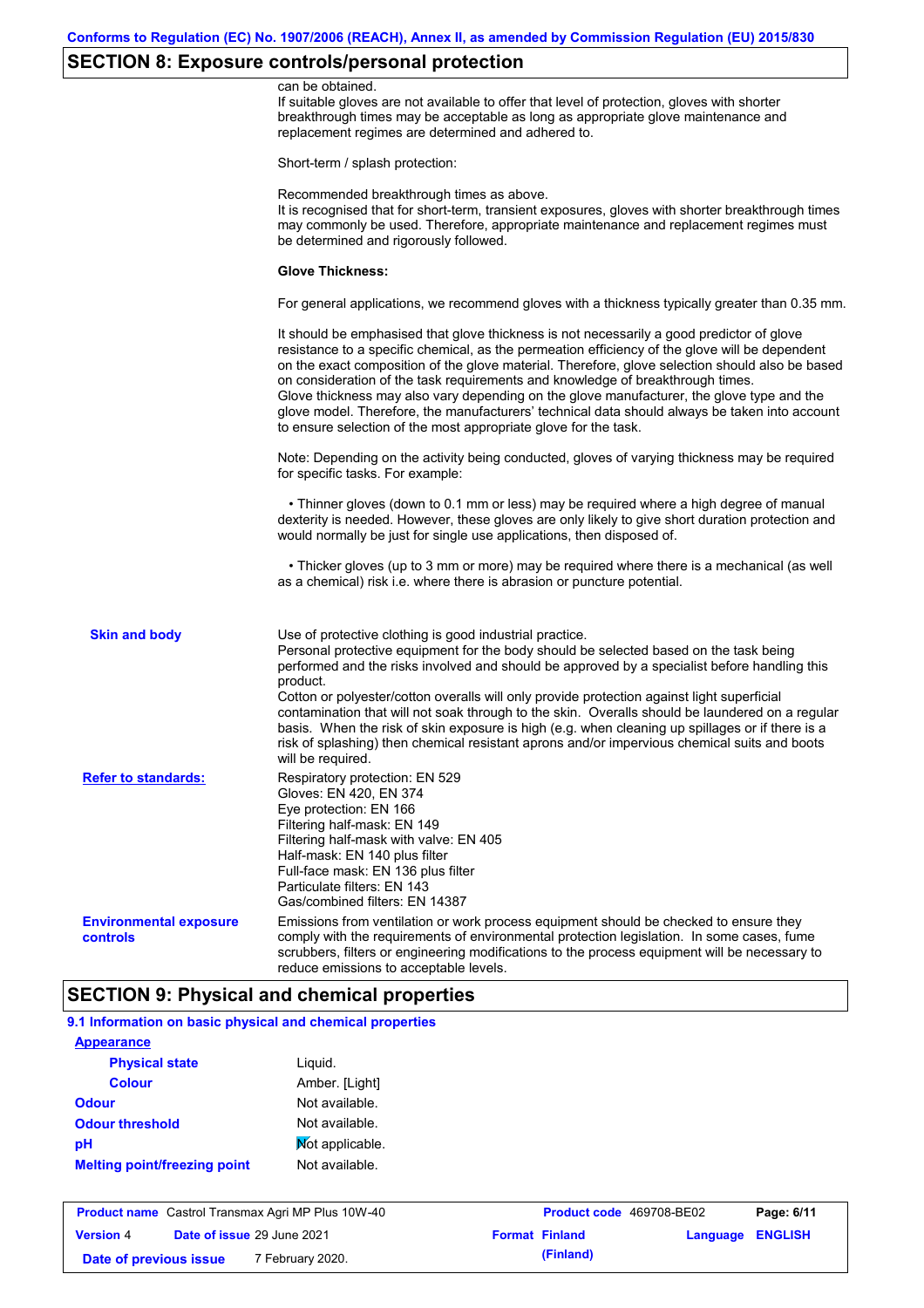# **SECTION 9: Physical and chemical properties**

| Initial boiling point and boiling<br>range             | Not available.                                                                                                               |
|--------------------------------------------------------|------------------------------------------------------------------------------------------------------------------------------|
| <b>Pour point</b>                                      | $-45 °C$                                                                                                                     |
| <b>Flash point</b>                                     | Open cup: >200°C (>392°F) [Cleveland.]                                                                                       |
| <b>Evaporation rate</b>                                | Not available.                                                                                                               |
| <b>Flammability (solid, gas)</b>                       | Not available.                                                                                                               |
| <b>Upper/lower flammability or</b><br>explosive limits | Not available.                                                                                                               |
| <b>Vapour pressure</b>                                 | Not available.                                                                                                               |
| <b>Vapour density</b>                                  | Not available.                                                                                                               |
| <b>Relative density</b>                                | Not available.                                                                                                               |
| <b>Density</b>                                         | $<$ 1000 kg/m <sup>3</sup> (<1 g/cm <sup>3</sup> ) at 15 <sup>°</sup> C                                                      |
| <b>Solubility(ies)</b>                                 | insoluble in water.                                                                                                          |
| <b>Partition coefficient: n-octanol/</b><br>water      | Not available.                                                                                                               |
| <b>Auto-ignition temperature</b>                       | Not available.                                                                                                               |
| <b>Decomposition temperature</b>                       | Not available.                                                                                                               |
| <b>Viscosity</b>                                       | Kinematic: 89 mm <sup>2</sup> /s (89 cSt) at 40°C<br>Kinematic: 12.8 to 13.2 mm <sup>2</sup> /s (12.8 to 13.2 cSt) at 100 °C |
| <b>Explosive properties</b>                            | Not available.                                                                                                               |
| <b>Oxidising properties</b>                            | Not available.                                                                                                               |
|                                                        |                                                                                                                              |

#### **9.2 Other information**

No additional information.

# **SECTION 10: Stability and reactivity**

| <b>10.1 Reactivity</b>                            | No specific test data available for this product. Refer to Conditions to avoid and Incompatible<br>materials for additional information.                                |
|---------------------------------------------------|-------------------------------------------------------------------------------------------------------------------------------------------------------------------------|
| <b>10.2 Chemical stability</b>                    | The product is stable.                                                                                                                                                  |
| <b>10.3 Possibility of</b><br>hazardous reactions | Under normal conditions of storage and use, hazardous reactions will not occur.<br>Under normal conditions of storage and use, hazardous polymerisation will not occur. |
| <b>10.4 Conditions to avoid</b>                   | Avoid all possible sources of ignition (spark or flame).                                                                                                                |
| <b>10.5 Incompatible materials</b>                | Reactive or incompatible with the following materials: oxidising materials.                                                                                             |
| <b>10.6 Hazardous</b><br>decomposition products   | Under normal conditions of storage and use, hazardous decomposition products should not be<br>produced.                                                                 |

# **SECTION 11: Toxicological information**

| 11.1 Information on toxicological effects          |                                                                                                                             |
|----------------------------------------------------|-----------------------------------------------------------------------------------------------------------------------------|
| <b>Acute toxicity estimates</b>                    |                                                                                                                             |
| Not available.                                     |                                                                                                                             |
| <b>Information on likely</b><br>routes of exposure | Routes of entry anticipated: Dermal, Inhalation.                                                                            |
| <b>Potential acute health effects</b>              |                                                                                                                             |
| <b>Inhalation</b>                                  | Vapour inhalation under ambient conditions is not normally a problem due to low vapour<br>pressure.                         |
| Ingestion                                          | No known significant effects or critical hazards.                                                                           |
| <b>Skin contact</b>                                | Defatting to the skin. May cause skin dryness and irritation.                                                               |
| Eye contact                                        | Not classified as an eye irritant. Based on data available for this or related materials.                                   |
|                                                    | Symptoms related to the physical, chemical and toxicological characteristics                                                |
| <b>Inhalation</b>                                  | May be harmful by inhalation if exposure to vapour, mists or fumes resulting from thermal<br>decomposition products occurs. |
| <b>Ingestion</b>                                   | No specific data.                                                                                                           |
|                                                    |                                                                                                                             |

|                        | <b>Product name</b> Castrol Transmax Agri MP Plus 10W-40 | <b>Product code</b> 469708-BE02 |                         | Page: 7/11 |
|------------------------|----------------------------------------------------------|---------------------------------|-------------------------|------------|
| <b>Version</b> 4       | <b>Date of issue 29 June 2021</b>                        | <b>Format Finland</b>           | <b>Language ENGLISH</b> |            |
| Date of previous issue | 7 February 2020.                                         | (Finland)                       |                         |            |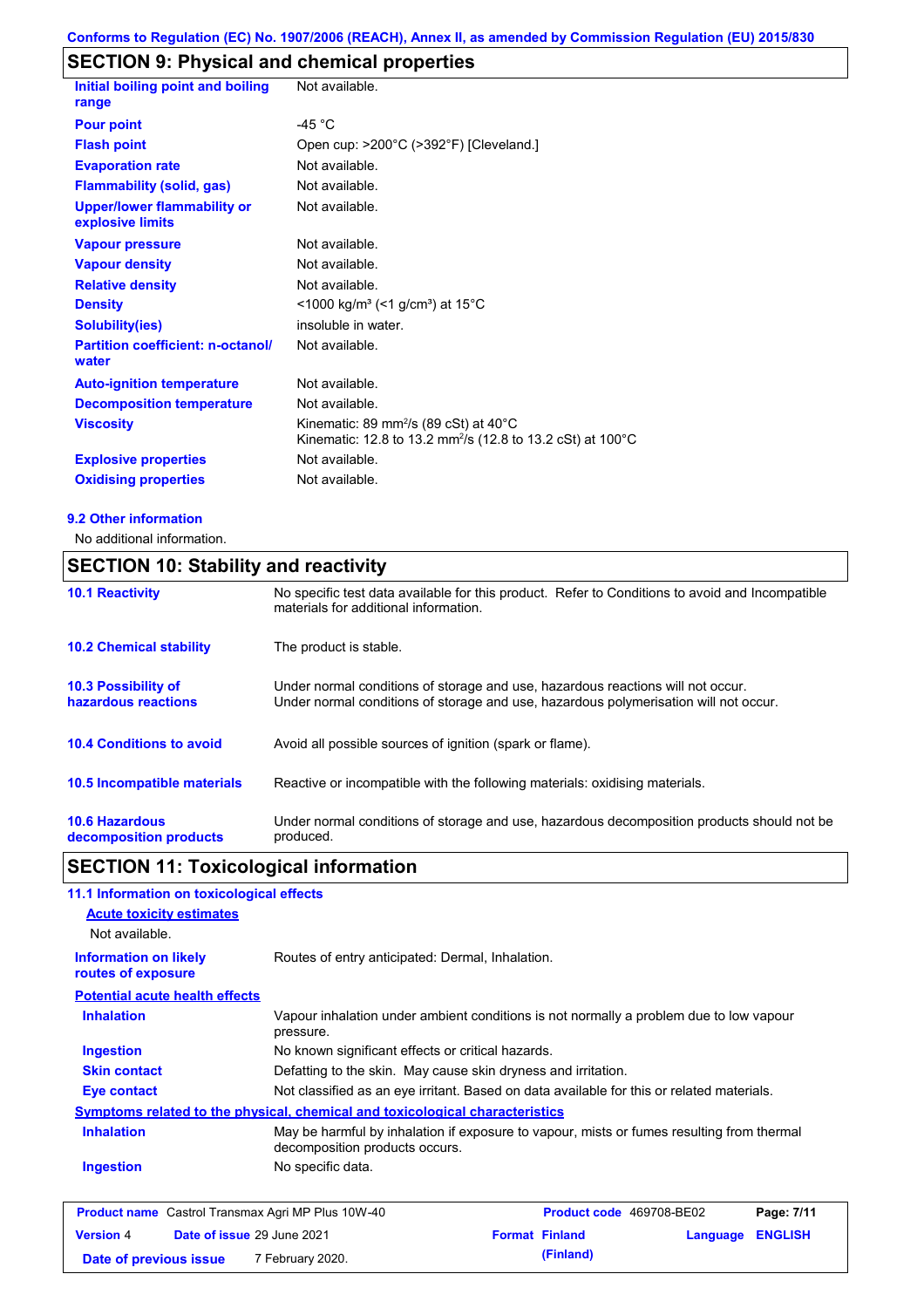# **SECTION 11: Toxicological information**

| <b>Skin contact</b>                     | Adverse symptoms may include the following:<br>irritation<br>dryness<br>cracking                                                                                                                                                                                                                                                                                                                         |  |
|-----------------------------------------|----------------------------------------------------------------------------------------------------------------------------------------------------------------------------------------------------------------------------------------------------------------------------------------------------------------------------------------------------------------------------------------------------------|--|
| Eye contact                             | No specific data.                                                                                                                                                                                                                                                                                                                                                                                        |  |
|                                         | Delayed and immediate effects as well as chronic effects from short and long-term exposure                                                                                                                                                                                                                                                                                                               |  |
| <b>Inhalation</b>                       | Overexposure to the inhalation of airborne droplets or aerosols may cause irritation of the<br>respiratory tract.                                                                                                                                                                                                                                                                                        |  |
| <b>Ingestion</b>                        | Ingestion of large quantities may cause nausea and diarrhoea.                                                                                                                                                                                                                                                                                                                                            |  |
| <b>Skin contact</b>                     | Prolonged or repeated contact can defat the skin and lead to irritation and/or dermatitis.                                                                                                                                                                                                                                                                                                               |  |
| Eye contact                             | Potential risk of transient stinging or redness if accidental eye contact occurs.                                                                                                                                                                                                                                                                                                                        |  |
| <b>Potential chronic health effects</b> |                                                                                                                                                                                                                                                                                                                                                                                                          |  |
| <b>General</b>                          | USED ENGINE OILS<br>Combustion products resulting from the operation of internal combustion engines contaminate<br>engine oils during use. Used engine oil may contain hazardous components which have the<br>potential to cause skin cancer. Frequent or prolonged contact with all types and makes of used<br>engine oil must therefore be avoided and a high standard of personal hygiene maintained. |  |
| <b>Carcinogenicity</b>                  | No known significant effects or critical hazards.                                                                                                                                                                                                                                                                                                                                                        |  |
| <b>Mutagenicity</b>                     | No known significant effects or critical hazards.                                                                                                                                                                                                                                                                                                                                                        |  |
| <b>Developmental effects</b>            | No known significant effects or critical hazards.                                                                                                                                                                                                                                                                                                                                                        |  |
| <b>Fertility effects</b>                | No known significant effects or critical hazards.                                                                                                                                                                                                                                                                                                                                                        |  |

# **SECTION 12: Ecological information**

#### **12.1 Toxicity**

**Environmental hazards** Not classified as dangerous

#### **12.2 Persistence and degradability**

Not expected to be rapidly degradable.

#### **12.3 Bioaccumulative potential**

This product is not expected to bioaccumulate through food chains in the environment.

| <b>12.4 Mobility in soil</b>                            |                                                                      |
|---------------------------------------------------------|----------------------------------------------------------------------|
| <b>Soil/water partition</b><br><b>coefficient (Koc)</b> | Not available.                                                       |
| <b>Mobility</b>                                         | Spillages may penetrate the soil causing ground water contamination. |

#### **12.5 Results of PBT and vPvB assessment**

Product does not meet the criteria for PBT or vPvB according to Regulation (EC) No. 1907/2006, Annex XIII.

| 12.6 Other adverse effects          |                                                                                                                           |
|-------------------------------------|---------------------------------------------------------------------------------------------------------------------------|
| <b>Other ecological information</b> | Spills may form a film on water surfaces causing physical damage to organisms. Oxygen<br>transfer could also be impaired. |

### **SECTION 13: Disposal considerations**

### **13.1 Waste treatment methods**

### **Product**

**Methods of disposal**

Where possible, arrange for product to be recycled. Dispose of via an authorised person/

### **Hazardous waste** Yes.

licensed waste disposal contractor in accordance with local regulations.

## **European waste catalogue (EWC)**

| <b>Waste code</b>    | <b>Waste designation</b>                                        |  |
|----------------------|-----------------------------------------------------------------|--|
| $\frac{1}{3}$ 02 05* | mineral-based non-chlorinated engine, gear and lubricating oils |  |
| 13 01 10*            | mineral based non-chlorinated hydraulic oils                    |  |

However, deviation from the intended use and/or the presence of any potential contaminants may require an alternative waste disposal code to be assigned by the end user.

#### **Packaging**

| <b>Methods of disposal</b> | Where possible, arrange for product to be recycled. Dispose of via an authorised person/ |
|----------------------------|------------------------------------------------------------------------------------------|
|                            | licensed waste disposal contractor in accordance with local regulations.                 |

|                        | <b>Product name</b> Castrol Transmax Agri MP Plus 10W-40 | <b>Product code</b> 469708-BE02 |                  | Page: 8/11 |
|------------------------|----------------------------------------------------------|---------------------------------|------------------|------------|
| <b>Version 4</b>       | <b>Date of issue 29 June 2021</b>                        | <b>Format Finland</b>           | Language ENGLISH |            |
| Date of previous issue | 7 February 2020.                                         | (Finland)                       |                  |            |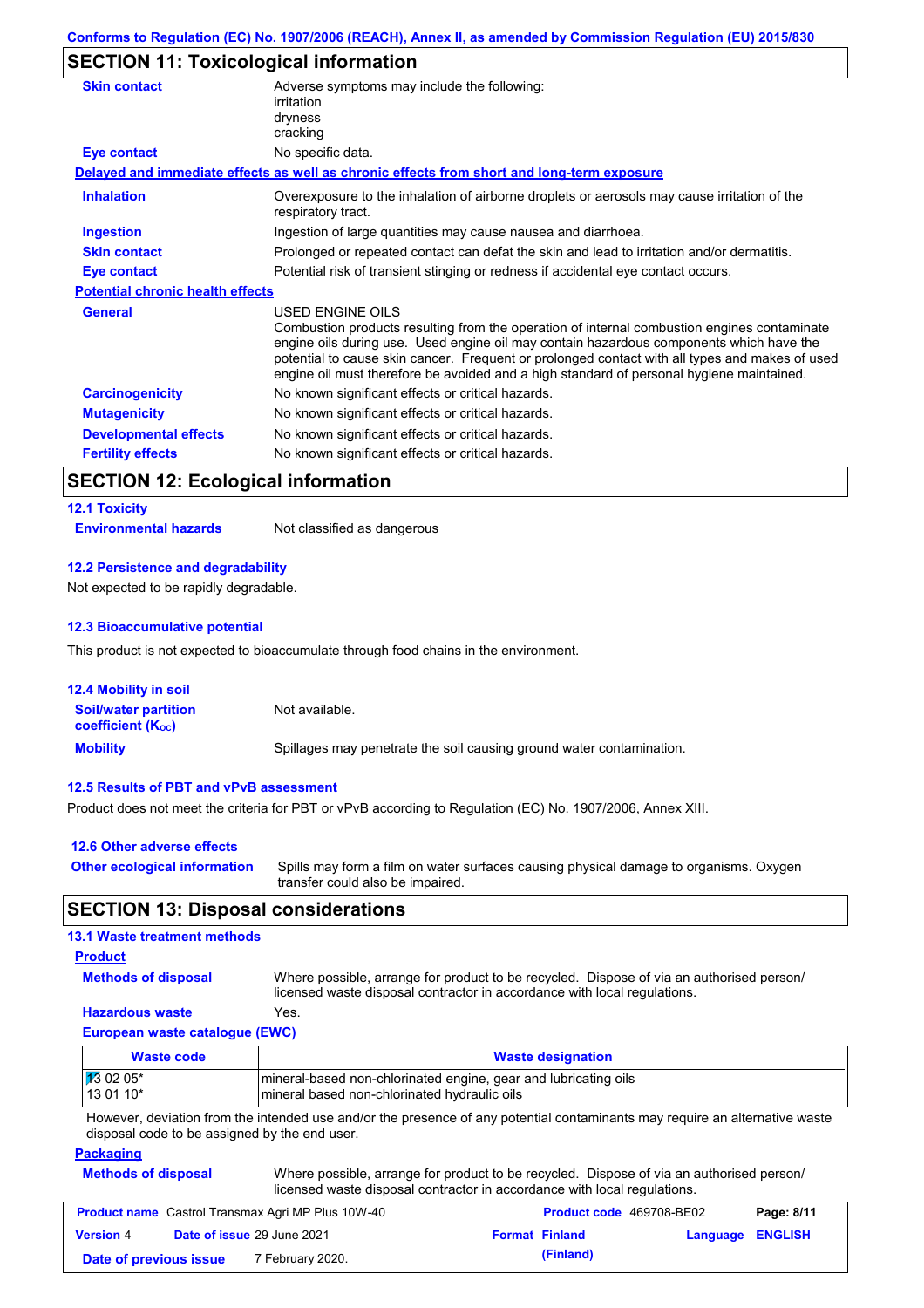### **SECTION 13: Disposal considerations**

| <b>Special precautions</b> |
|----------------------------|
|----------------------------|

This material and its container must be disposed of in a safe way. Care should be taken when handling emptied containers that have not been cleaned or rinsed out. Empty containers or liners may retain some product residues. Empty containers represent a fire hazard as they may contain flammable product residues and vapour. Never weld, solder or braze empty containers. Avoid dispersal of spilt material and runoff and contact with soil, waterways, drains and sewers. **References** Commission 2014/955/EU Directive 2008/98/EC

### **SECTION 14: Transport information**

|                                           | <b>ADR/RID</b> | <b>ADN</b>     | <b>IMDG</b>    | <b>IATA</b>    |
|-------------------------------------------|----------------|----------------|----------------|----------------|
| 14.1 UN number                            | Not regulated. | Not regulated. | Not regulated. | Not regulated. |
| 14.2 UN proper<br>shipping name           |                |                |                |                |
| <b>14.3 Transport</b><br>hazard class(es) |                |                |                |                |
| <b>14.4 Packing</b><br>group              |                |                |                |                |
| 14.5<br><b>Environmental</b><br>hazards   | No.            | No.            | No.            | No.            |
| <b>Additional</b><br>information          |                |                |                |                |

**14.6 Special precautions for user** Not available.

**14.7 Transport in bulk according to IMO instruments** Not available.

### **SECTION 15: Regulatory information**

|                                                                                                                                                          | 15.1 Safety, health and environmental regulations/legislation specific for the substance or mixture                            |                          |          |                |
|----------------------------------------------------------------------------------------------------------------------------------------------------------|--------------------------------------------------------------------------------------------------------------------------------|--------------------------|----------|----------------|
| EU Regulation (EC) No. 1907/2006 (REACH)                                                                                                                 |                                                                                                                                |                          |          |                |
| Annex XIV - List of substances subject to authorisation                                                                                                  |                                                                                                                                |                          |          |                |
| <b>Annex XIV</b>                                                                                                                                         |                                                                                                                                |                          |          |                |
| None of the components are listed.                                                                                                                       |                                                                                                                                |                          |          |                |
| <b>Substances of very high concern</b>                                                                                                                   |                                                                                                                                |                          |          |                |
| None of the components are listed.                                                                                                                       |                                                                                                                                |                          |          |                |
| EU Regulation (EC) No. 1907/2006 (REACH)                                                                                                                 |                                                                                                                                |                          |          |                |
| <b>Annex XVII - Restrictions</b><br>on the manufacture.<br>placing on the market<br>and use of certain<br>dangerous substances,<br>mixtures and articles | Not applicable.                                                                                                                |                          |          |                |
| <b>Other regulations</b>                                                                                                                                 |                                                                                                                                |                          |          |                |
| <b>REACH Status</b>                                                                                                                                      | The company, as identified in Section 1, sells this product in the EU in compliance with the<br>current requirements of REACH. |                          |          |                |
| <b>United States inventory</b><br>(TSCA 8b)                                                                                                              | All components are active or exempted.                                                                                         |                          |          |                |
| <b>Australia inventory (AICS)</b>                                                                                                                        | All components are listed or exempted.                                                                                         |                          |          |                |
| <b>Canada inventory</b>                                                                                                                                  | All components are listed or exempted.                                                                                         |                          |          |                |
| <b>China inventory (IECSC)</b>                                                                                                                           | All components are listed or exempted.                                                                                         |                          |          |                |
| <b>Japan inventory (ENCS)</b>                                                                                                                            | All components are listed or exempted.                                                                                         |                          |          |                |
| <b>Korea inventory (KECI)</b>                                                                                                                            | All components are listed or exempted.                                                                                         |                          |          |                |
| <b>Product name</b> Castrol Transmax Agri MP Plus 10W-40                                                                                                 |                                                                                                                                | Product code 469708-BE02 |          | Page: 9/11     |
| Date of issue 29 June 2021<br><b>Version 4</b>                                                                                                           |                                                                                                                                | <b>Format Finland</b>    | Language | <b>ENGLISH</b> |

**Date of previous issue (Finland)** 7 February 2020.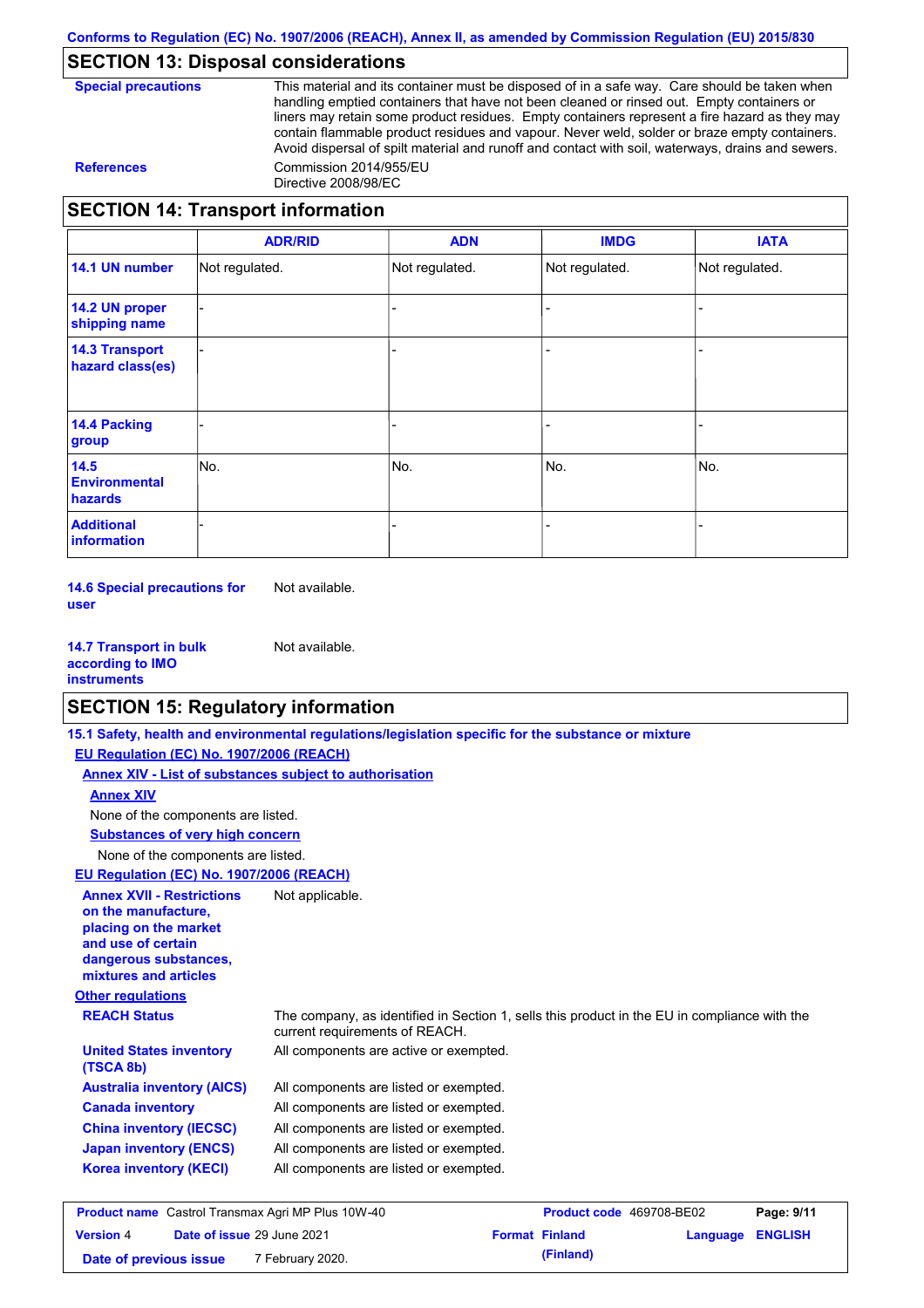# **SECTION 15: Regulatory information**

| <b>Philippines inventory</b><br>(PICCS)                         | All components are listed or exempted. |
|-----------------------------------------------------------------|----------------------------------------|
| <b>Taiwan Chemical</b><br><b>Substances Inventory</b><br>(TCSI) | All components are listed or exempted. |
| Ozone depleting substances (1005/2009/EU)                       |                                        |
|                                                                 |                                        |
| Not listed.                                                     |                                        |
| Prior Informed Consent (PIC) (649/2012/EU)<br>Not listed.       |                                        |
| <b>EU - Water framework directive - Priority substances</b>     |                                        |
| None of the components are listed.                              |                                        |
| <b>Seveso Directive</b>                                         |                                        |
| This product is not controlled under the Seveso Directive.      |                                        |
|                                                                 |                                        |
|                                                                 |                                        |

| <b>15.2 Chemical safety</b> | A Chemical Safety Assessment has been carried out for one or more of the substances within  |
|-----------------------------|---------------------------------------------------------------------------------------------|
| assessment                  | this mixture. A Chemical Safety Assessment has not been carried out for the mixture itself. |

## **SECTION 16: Other information**

| <b>Abbreviations and acronyms</b>                        | Inland Waterway                                      | ADN = European Provisions concerning the International Carriage of Dangerous Goods by    |             |
|----------------------------------------------------------|------------------------------------------------------|------------------------------------------------------------------------------------------|-------------|
|                                                          |                                                      | ADR = The European Agreement concerning the International Carriage of Dangerous Goods by |             |
|                                                          | Road                                                 |                                                                                          |             |
|                                                          | ATE = Acute Toxicity Estimate                        |                                                                                          |             |
|                                                          | BCF = Bioconcentration Factor                        |                                                                                          |             |
|                                                          | CAS = Chemical Abstracts Service                     |                                                                                          |             |
|                                                          |                                                      | CLP = Classification, Labelling and Packaging Regulation [Regulation (EC) No. 1272/2008] |             |
|                                                          | CSA = Chemical Safety Assessment                     |                                                                                          |             |
|                                                          | CSR = Chemical Safety Report                         |                                                                                          |             |
|                                                          | DMEL = Derived Minimal Effect Level                  |                                                                                          |             |
|                                                          | DNEL = Derived No Effect Level                       |                                                                                          |             |
|                                                          |                                                      | EINECS = European Inventory of Existing Commercial chemical Substances                   |             |
|                                                          | ES = Exposure Scenario                               |                                                                                          |             |
|                                                          | EUH statement = CLP-specific Hazard statement        |                                                                                          |             |
|                                                          | EWC = European Waste Catalogue                       |                                                                                          |             |
|                                                          |                                                      | GHS = Globally Harmonized System of Classification and Labelling of Chemicals            |             |
|                                                          | IATA = International Air Transport Association       |                                                                                          |             |
|                                                          | IBC = Intermediate Bulk Container                    |                                                                                          |             |
|                                                          | <b>IMDG = International Maritime Dangerous Goods</b> |                                                                                          |             |
|                                                          |                                                      | LogPow = logarithm of the octanol/water partition coefficient                            |             |
|                                                          |                                                      | MARPOL = International Convention for the Prevention of Pollution From Ships, 1973 as    |             |
|                                                          |                                                      | modified by the Protocol of 1978. ("Marpol" = marine pollution)                          |             |
|                                                          |                                                      | OECD = Organisation for Economic Co-operation and Development                            |             |
|                                                          | PBT = Persistent, Bioaccumulative and Toxic          |                                                                                          |             |
|                                                          | <b>PNEC = Predicted No Effect Concentration</b>      |                                                                                          |             |
|                                                          |                                                      | REACH = Registration, Evaluation, Authorisation and Restriction of Chemicals Regulation  |             |
|                                                          | [Regulation (EC) No. 1907/2006]                      |                                                                                          |             |
|                                                          |                                                      | RID = The Regulations concerning the International Carriage of Dangerous Goods by Rail   |             |
|                                                          | <b>RRN = REACH Registration Number</b>               |                                                                                          |             |
|                                                          | SADT = Self-Accelerating Decomposition Temperature   |                                                                                          |             |
|                                                          | SVHC = Substances of Very High Concern               |                                                                                          |             |
|                                                          |                                                      | STOT-RE = Specific Target Organ Toxicity - Repeated Exposure                             |             |
|                                                          |                                                      | STOT-SE = Specific Target Organ Toxicity - Single Exposure                               |             |
|                                                          | TWA = Time weighted average                          |                                                                                          |             |
|                                                          | $UN = United Nations$                                |                                                                                          |             |
|                                                          | UVCB = Complex hydrocarbon substance                 |                                                                                          |             |
|                                                          | VOC = Volatile Organic Compound                      |                                                                                          |             |
|                                                          | vPvB = Very Persistent and Very Bioaccumulative      |                                                                                          |             |
|                                                          |                                                      | Varies = may contain one or more of the following 64741-88-4 / RRN 01-2119488706-23,     |             |
|                                                          |                                                      | 64741-89-5 / RRN 01-2119487067-30, 64741-95-3 / RRN 01-2119487081-40, 64741-96-4/ RRN    |             |
|                                                          |                                                      | 01-2119483621-38, 64742-01-4 / RRN 01-2119488707-21, 64742-44-5 / RRN                    |             |
|                                                          |                                                      | 01-2119985177-24, 64742-45-6, 64742-52-5 / RRN 01-2119467170-45, 64742-53-6 / RRN        |             |
|                                                          |                                                      | 01-2119480375-34, 64742-54-7 / RRN 01-2119484627-25, 64742-55-8 / RRN                    |             |
|                                                          |                                                      | 01-2119487077-29, 64742-56-9 / RRN 01-2119480132-48, 64742-57-0 / RRN                    |             |
|                                                          |                                                      | 01-2119489287-22, 64742-58-1, 64742-62-7 / RRN 01-2119480472-38, 64742-63-8,             |             |
|                                                          |                                                      | 64742-65-0 / RRN 01-2119471299-27, 64742-70-7 / RRN 01-2119487080-42, 72623-85-9 /       |             |
| <b>Product name</b> Castrol Transmax Agri MP Plus 10W-40 |                                                      | <b>Product code</b> 469708-BE02                                                          | Page: 10/11 |

|                        | <b>Product name</b> Castrol Transmax Agri MP Plus 10W-40 |  | Product code 469708-BE02 |                  | Page: 10/11 |
|------------------------|----------------------------------------------------------|--|--------------------------|------------------|-------------|
| <b>Version 4</b>       | Date of issue 29 June 2021                               |  | <b>Format Finland</b>    | Language ENGLISH |             |
| Date of previous issue | 7 February 2020.                                         |  | (Finland)                |                  |             |